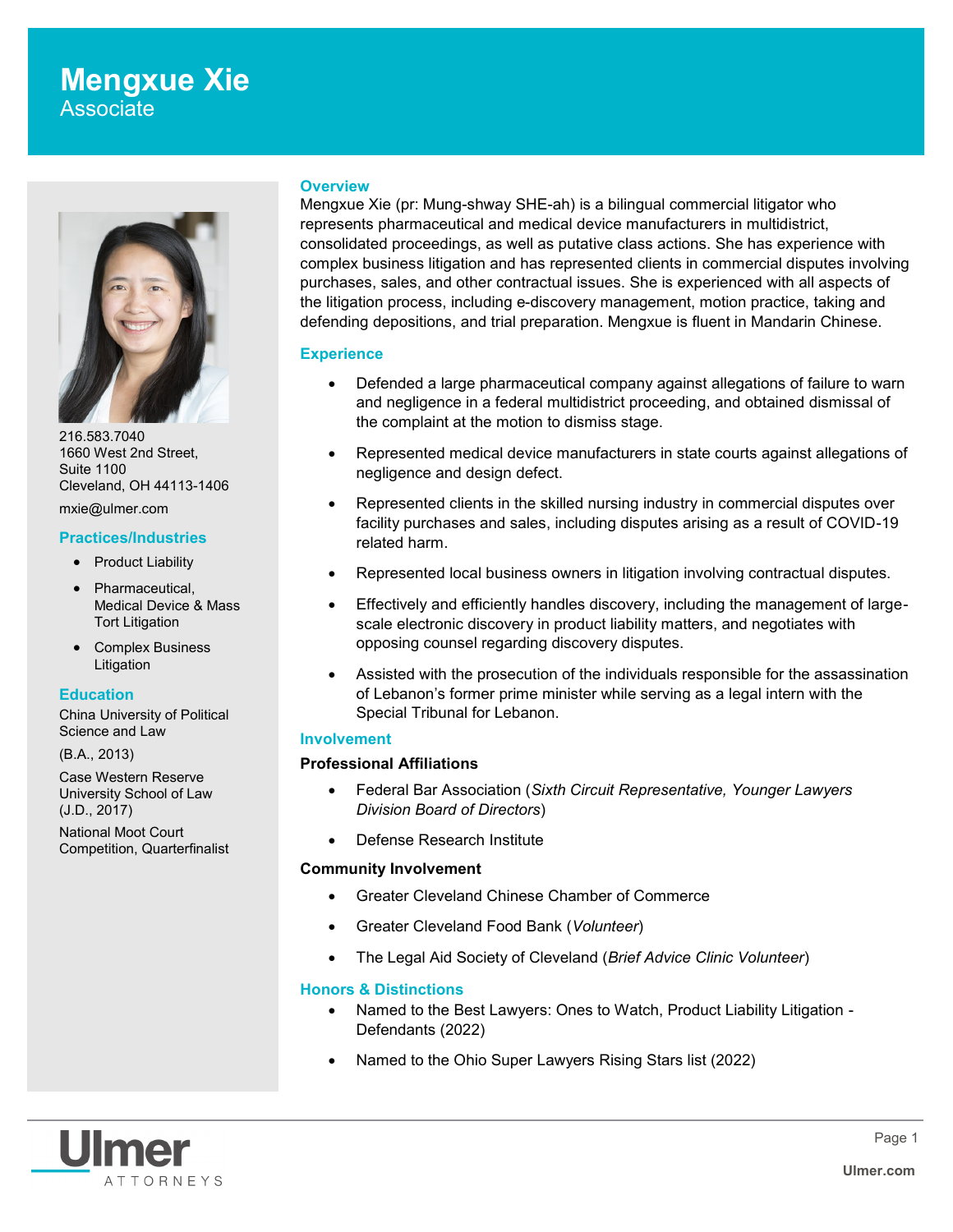

# **Admissions**

State of Ohio